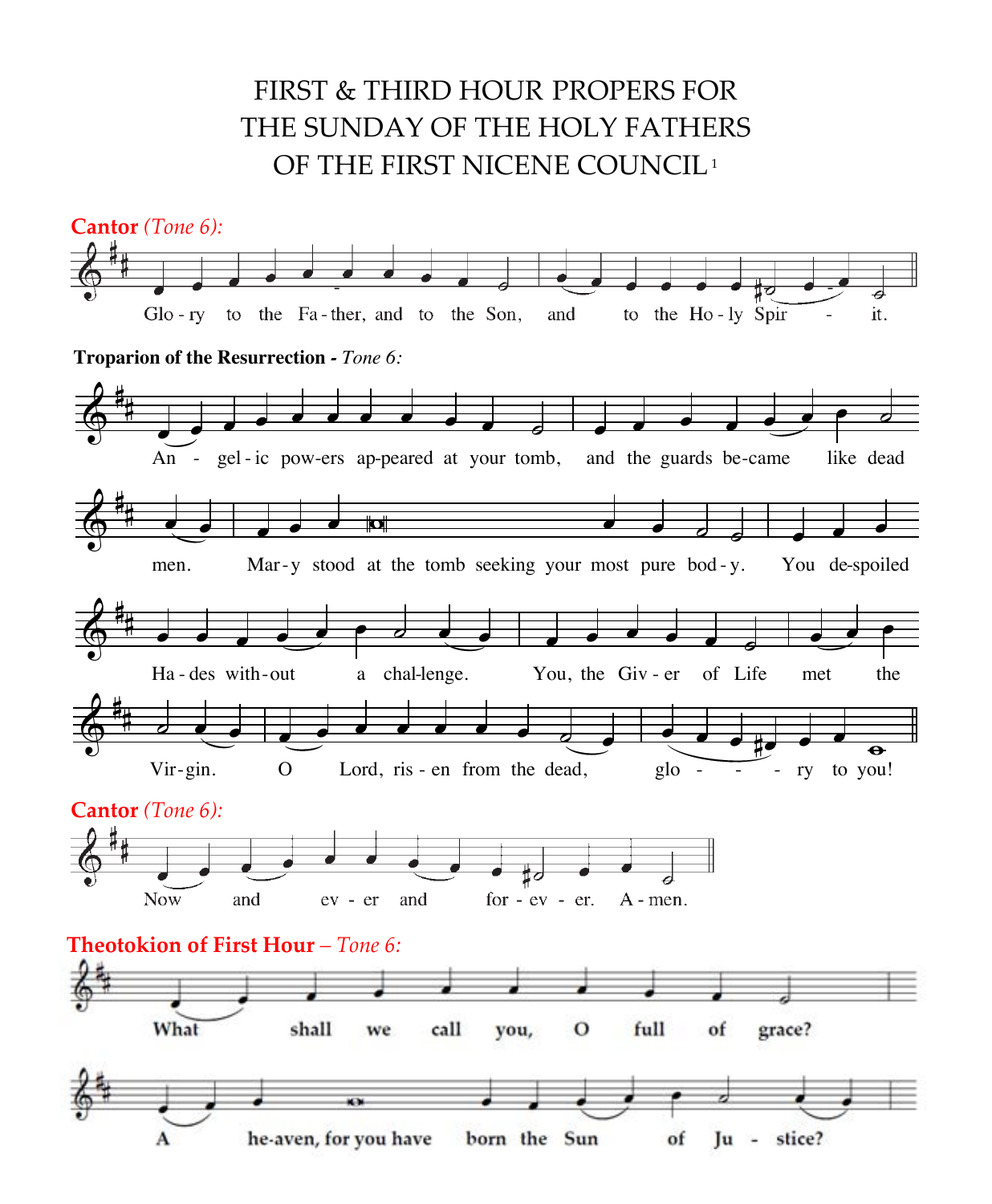

First Hour continues with "Guide my footsteps according to your promise..."



First Hour continues with "Lord, have mercy..." (40 times) on p. 11

<sup>&</sup>lt;sup>1</sup>Format 24: Weekdays during the Paschal Season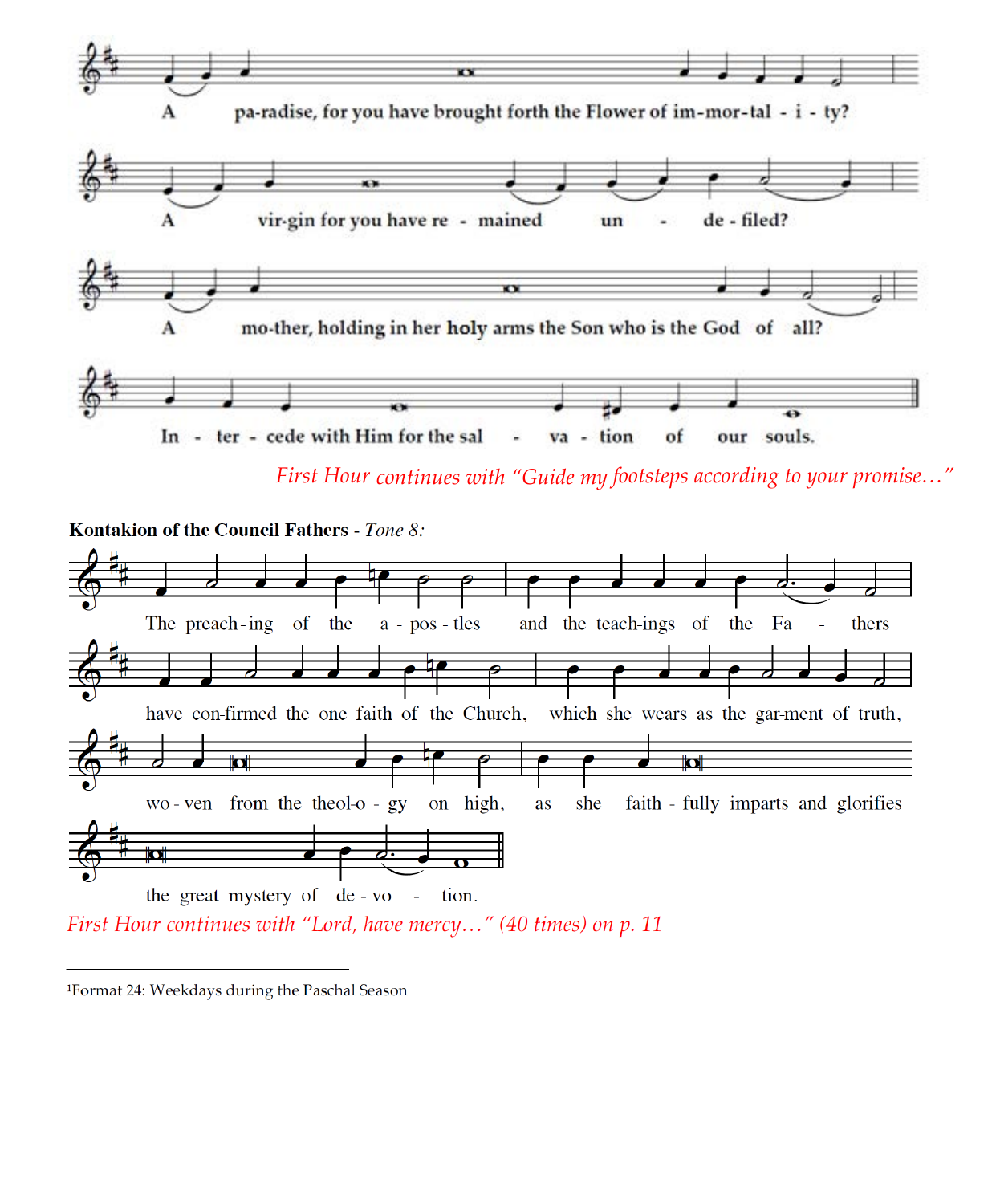## THIRD HOUR PROPERS FOR THIND TIOON I NOT ENS FON<br>THE SUNDAY OF THE HOLY FATHERS OF THE FIRST NICENE COUNCIL